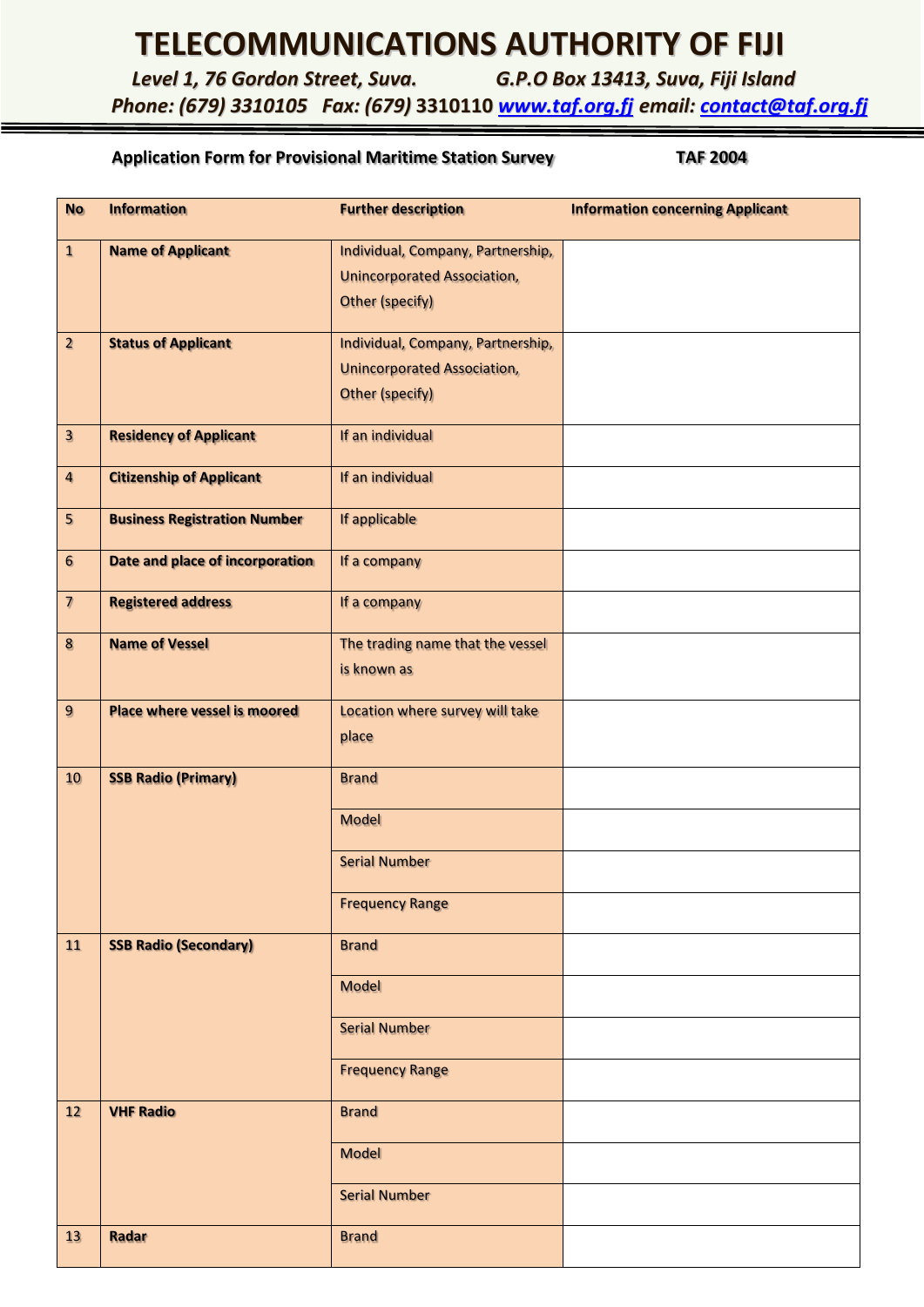## **TELECOMMUNICATIONS AUTHORITY OF FIJI**

*Level 1, 76 Gordon Street, Suva. G.P.O Box 13413, Suva, Fiji Island Phone: (679) 3310105 Fax: (679)* **3310110** *[www.taf.org.fj](http://www.taf.org.fj/) email: [contact@taf.org.fj](mailto:contact@taf.org.fj)*

|                 |                                                     | <b>Model</b>                  |  |
|-----------------|-----------------------------------------------------|-------------------------------|--|
|                 |                                                     | <b>Serial Number</b>          |  |
| 14              | <b>GPS</b>                                          | <b>Brand</b>                  |  |
|                 |                                                     | <b>Model</b>                  |  |
|                 |                                                     | <b>Serial Number</b>          |  |
| 15              | <b>SART</b>                                         | <b>Brand</b>                  |  |
|                 |                                                     | <b>Model</b>                  |  |
|                 |                                                     | <b>Serial Number</b>          |  |
|                 |                                                     | <b>Battery Expiry Date</b>    |  |
| 16              | <b>EPIRB</b>                                        | <b>Brand</b>                  |  |
|                 |                                                     | <b>Model</b>                  |  |
|                 |                                                     | <b>Serial Number</b>          |  |
|                 |                                                     | <b>Operating Frequency</b>    |  |
|                 |                                                     | <b>Battery Expiry Date</b>    |  |
|                 |                                                     | <b>Hexadecimal Number</b>     |  |
|                 |                                                     | <b>HRU Expiry Date</b>        |  |
| 17              | <b>VMS Equipment</b>                                | <b>Brand</b>                  |  |
|                 |                                                     | <b>Model</b>                  |  |
|                 |                                                     | <b>Serial Number</b>          |  |
| 18              | <b>Contact details of Applicant</b>                 | <b>Name</b>                   |  |
|                 |                                                     | Telephone / Mobile No.        |  |
|                 |                                                     | <b>Business Fax No.</b>       |  |
|                 |                                                     | <b>Email address</b>          |  |
| 19              | <b>Payment of application fee</b>                   | Details of receipt and amount |  |
| 20 <sub>2</sub> | <b>Signed with signatory's name</b><br>and position | <b>Enter details</b>          |  |
| 21              | <b>Date of Application</b>                          | <b>Enter date</b>             |  |